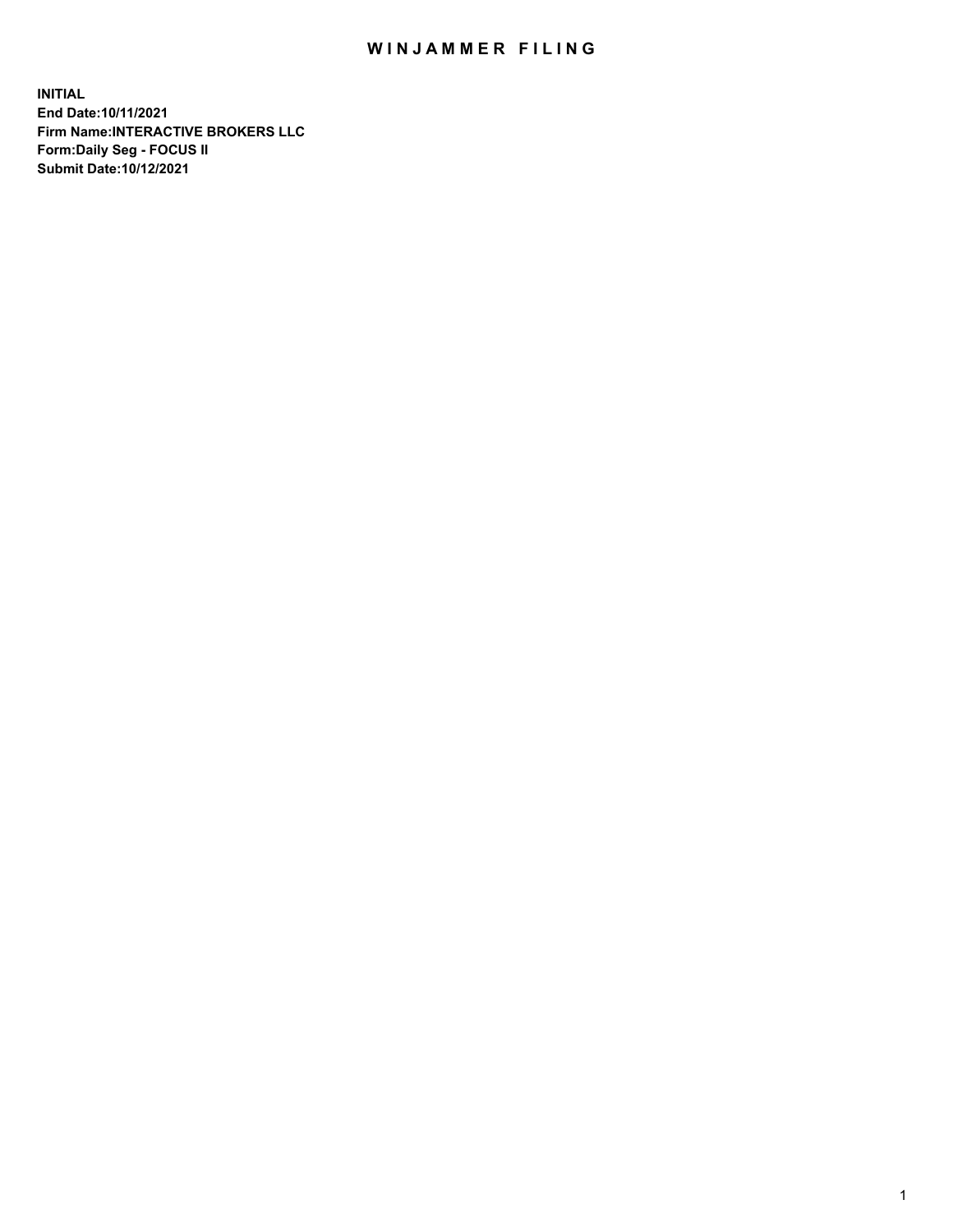**INITIAL End Date:10/11/2021 Firm Name:INTERACTIVE BROKERS LLC Form:Daily Seg - FOCUS II Submit Date:10/12/2021 Daily Segregation - Cover Page**

| Name of Company                                                                                                                                                                                                                                                                                                                | <b>INTERACTIVE BROKERS LLC</b>                                                                           |
|--------------------------------------------------------------------------------------------------------------------------------------------------------------------------------------------------------------------------------------------------------------------------------------------------------------------------------|----------------------------------------------------------------------------------------------------------|
| <b>Contact Name</b>                                                                                                                                                                                                                                                                                                            | James Menicucci                                                                                          |
| <b>Contact Phone Number</b>                                                                                                                                                                                                                                                                                                    | 203-618-8085                                                                                             |
| <b>Contact Email Address</b>                                                                                                                                                                                                                                                                                                   | jmenicucci@interactivebrokers.c<br>om                                                                    |
| FCM's Customer Segregated Funds Residual Interest Target (choose one):<br>a. Minimum dollar amount: ; or<br>b. Minimum percentage of customer segregated funds required:%; or<br>c. Dollar amount range between: and; or<br>d. Percentage range of customer segregated funds required between:% and%.                          | <u>0</u><br>$\overline{\mathbf{0}}$<br>155,000,000 245,000,000<br>0 <sub>0</sub>                         |
| FCM's Customer Secured Amount Funds Residual Interest Target (choose one):<br>a. Minimum dollar amount: ; or<br>b. Minimum percentage of customer secured funds required:%; or<br>c. Dollar amount range between: and; or<br>d. Percentage range of customer secured funds required between:% and%.                            | <u>0</u><br>$\overline{\mathbf{0}}$<br>80,000,000 120,000,000<br><u>00</u>                               |
| FCM's Cleared Swaps Customer Collateral Residual Interest Target (choose one):<br>a. Minimum dollar amount: ; or<br>b. Minimum percentage of cleared swaps customer collateral required:% ; or<br>c. Dollar amount range between: and; or<br>d. Percentage range of cleared swaps customer collateral required between:% and%. | $\overline{\mathbf{0}}$<br>$\underline{\mathbf{0}}$<br>$\underline{0}$ $\underline{0}$<br>0 <sub>0</sub> |

Attach supporting documents CH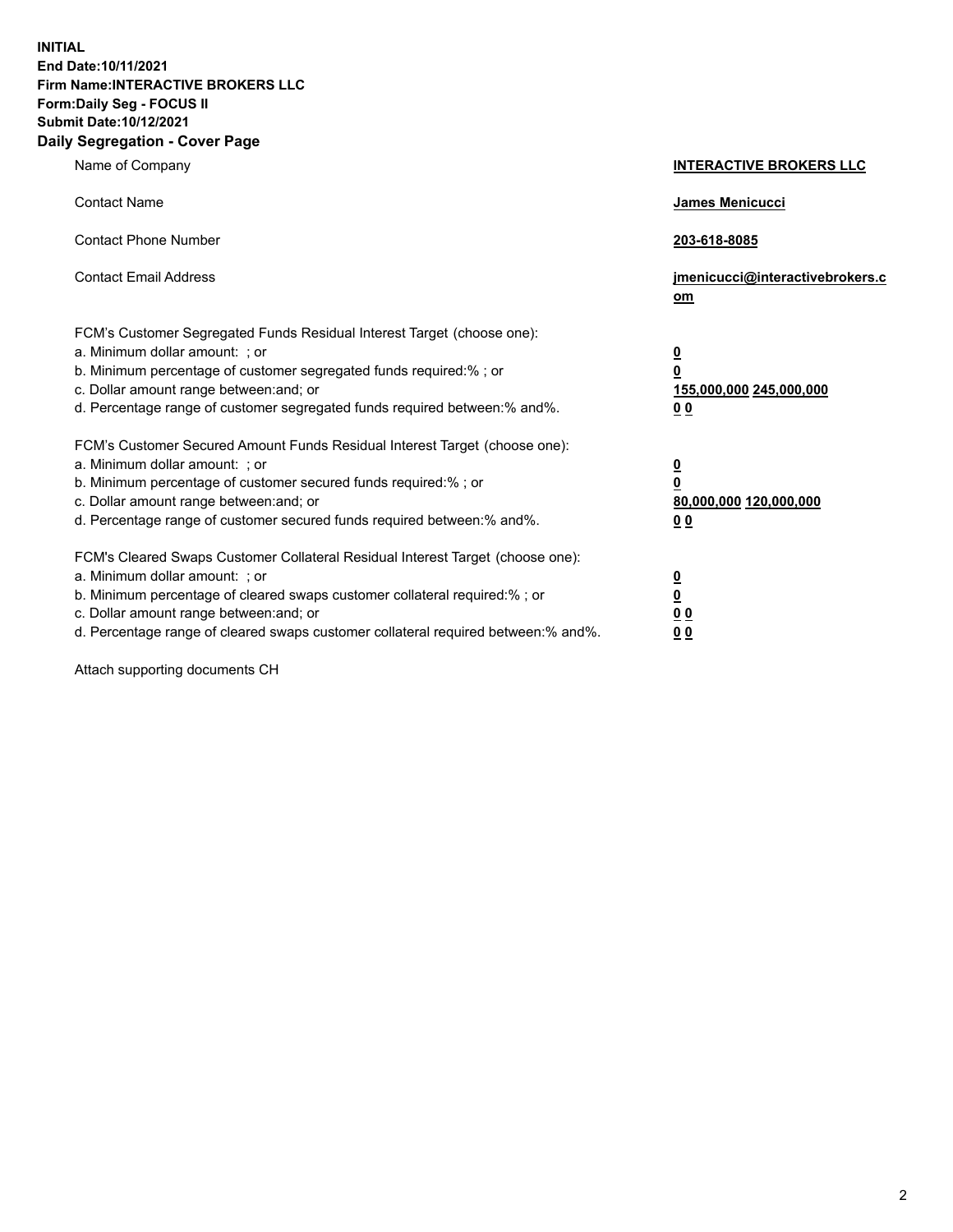## **INITIAL End Date:10/11/2021 Firm Name:INTERACTIVE BROKERS LLC Form:Daily Seg - FOCUS II Submit Date:10/12/2021 Daily Segregation - Secured Amounts**

|                | Daily Ocglegation - Occuled Anioants                                                              |                                 |
|----------------|---------------------------------------------------------------------------------------------------|---------------------------------|
|                | Foreign Futures and Foreign Options Secured Amounts                                               |                                 |
|                | Amount required to be set aside pursuant to law, rule or regulation of a foreign                  | $0$ [7305]                      |
|                | government or a rule of a self-regulatory organization authorized thereunder                      |                                 |
| $\mathbf{1}$ . | Net ledger balance - Foreign Futures and Foreign Option Trading - All Customers                   |                                 |
|                | A. Cash                                                                                           | 511, 354, 583 [7315]            |
|                | B. Securities (at market)                                                                         | $0$ [7317]                      |
| 2.             | Net unrealized profit (loss) in open futures contracts traded on a foreign board of trade         | 5,670,238 [7325]                |
| 3.             | Exchange traded options                                                                           |                                 |
|                | a. Market value of open option contracts purchased on a foreign board of trade                    | 121,647 [7335]                  |
|                | b. Market value of open contracts granted (sold) on a foreign board of trade                      | 4,116 [7337]                    |
| 4.             | Net equity (deficit) (add lines 1. 2. and 3.)                                                     | 517, 142, 352 [7345]            |
| 5.             | Account liquidating to a deficit and account with a debit balances - gross amount                 | 4,353 [7351]                    |
|                | Less: amount offset by customer owned securities                                                  | 0 [7352] 4,353 [7354]           |
| 6.             | Amount required to be set aside as the secured amount - Net Liquidating Equity                    | 517,146,705 [7355]              |
|                | Method (add lines 4 and 5)                                                                        |                                 |
| 7.             | Greater of amount required to be set aside pursuant to foreign jurisdiction (above) or line<br>6. | 517,146,705 [7360]              |
|                | FUNDS DEPOSITED IN SEPARATE REGULATION 30.7 ACCOUNTS                                              |                                 |
| 1.             | Cash in banks                                                                                     |                                 |
|                | A. Banks located in the United States                                                             | 146,263,465 [7500]              |
|                | B. Other banks qualified under Regulation 30.7                                                    | 0 [7520] 146,263,465 [7530]     |
| 2.             | <b>Securities</b>                                                                                 |                                 |
|                | A. In safekeeping with banks located in the United States                                         | 270,995,080 [7540]              |
|                | B. In safekeeping with other banks qualified under Regulation 30.7                                | 0 [7560] 270,995,080 [7570]     |
| 3.             | Equities with registered futures commission merchants                                             |                                 |
|                | A. Cash                                                                                           | $0$ [7580]                      |
|                | <b>B.</b> Securities                                                                              | $0$ [7590]                      |
|                | C. Unrealized gain (loss) on open futures contracts                                               | $0$ [7600]                      |
|                | D. Value of long option contracts                                                                 | $0$ [7610]                      |
|                | E. Value of short option contracts                                                                | 0 [7615] 0 [7620]               |
| 4.             | Amounts held by clearing organizations of foreign boards of trade                                 |                                 |
|                | A. Cash                                                                                           | $0$ [7640]                      |
|                | <b>B.</b> Securities                                                                              | $0$ [7650]                      |
|                | C. Amount due to (from) clearing organization - daily variation                                   | $0$ [7660]                      |
|                | D. Value of long option contracts                                                                 | $0$ [7670]                      |
|                | E. Value of short option contracts                                                                | 0 [7675] 0 [7680]               |
| 5.             | Amounts held by members of foreign boards of trade                                                |                                 |
|                | A. Cash                                                                                           | 222,186,517 [7700]              |
|                | <b>B.</b> Securities                                                                              | $0$ [7710]                      |
|                | C. Unrealized gain (loss) on open futures contracts                                               | 11,971,711 [7720]               |
|                | D. Value of long option contracts                                                                 | 121,647 [7730]                  |
|                | E. Value of short option contracts                                                                | 4,116 [7735] 234,275,759 [7740] |
| 6.             | Amounts with other depositories designated by a foreign board of trade                            | $0$ [7760]                      |
| 7.             | Segregated funds on hand                                                                          | $0$ [7765]                      |
| 8.             | Total funds in separate section 30.7 accounts                                                     | 651,534,304 [7770]              |
| 9.             | Excess (deficiency) Set Aside for Secured Amount (subtract line 7 Secured Statement               | 134,387,599 [7380]              |
|                | Page 1 from Line 8)                                                                               |                                 |
| 10.            | Management Target Amount for Excess funds in separate section 30.7 accounts                       | 80,000,000 [7780]               |
| 11.            | Excess (deficiency) funds in separate 30.7 accounts over (under) Management Target                | 54,387,599 [7785]               |
|                |                                                                                                   |                                 |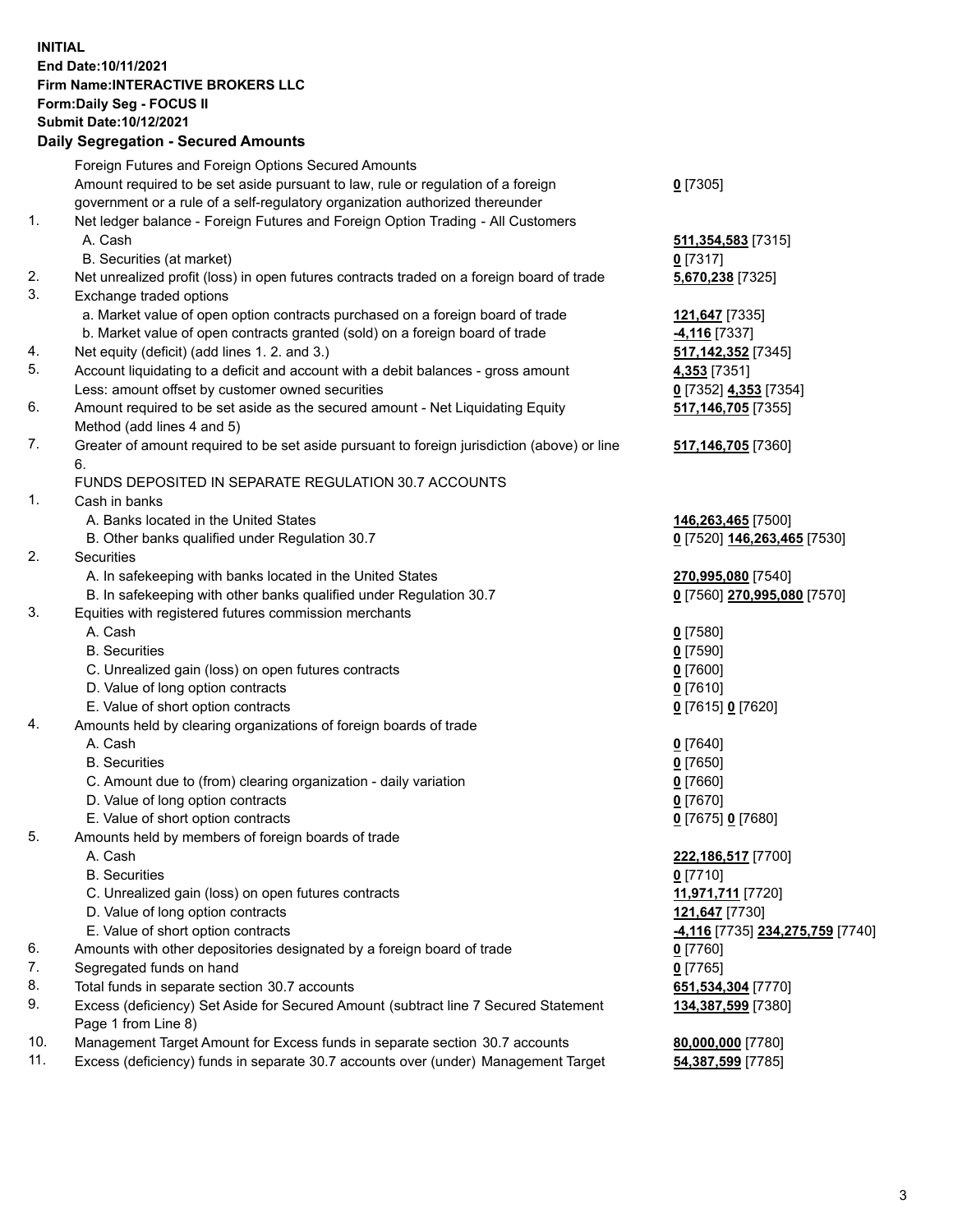**INITIAL End Date:10/11/2021 Firm Name:INTERACTIVE BROKERS LLC Form:Daily Seg - FOCUS II Submit Date:10/12/2021 Daily Segregation - Segregation Statement** SEGREGATION REQUIREMENTS(Section 4d(2) of the CEAct) 1. Net ledger balance A. Cash **7,063,635,870** [7010] B. Securities (at market) **0** [7020] 2. Net unrealized profit (loss) in open futures contracts traded on a contract market **359,230,055** [7030] 3. Exchange traded options A. Add market value of open option contracts purchased on a contract market **474,627,091** [7032] B. Deduct market value of open option contracts granted (sold) on a contract market **-344,001,440** [7033] 4. Net equity (deficit) (add lines 1, 2 and 3) **7,553,491,576** [7040] 5. Accounts liquidating to a deficit and accounts with debit balances - gross amount **1,210,221** [7045] Less: amount offset by customer securities **0** [7047] **1,210,221** [7050] 6. Amount required to be segregated (add lines 4 and 5) **7,554,701,797** [7060] FUNDS IN SEGREGATED ACCOUNTS 7. Deposited in segregated funds bank accounts A. Cash **1,960,614,433** [7070] B. Securities representing investments of customers' funds (at market) **3,242,957,640** [7080] C. Securities held for particular customers or option customers in lieu of cash (at market) **0** [7090] 8. Margins on deposit with derivatives clearing organizations of contract markets A. Cash **1,989,399,942** [7100] B. Securities representing investments of customers' funds (at market) **407,077,071** [7110] C. Securities held for particular customers or option customers in lieu of cash (at market) **0** [7120] 9. Net settlement from (to) derivatives clearing organizations of contract markets **34,548,885** [7130] 10. Exchange traded options A. Value of open long option contracts **474,438,070** [7132] B. Value of open short option contracts **-343,850,770** [7133] 11. Net equities with other FCMs A. Net liquidating equity **0** [7140] B. Securities representing investments of customers' funds (at market) **0** [7160] C. Securities held for particular customers or option customers in lieu of cash (at market) **0** [7170] 12. Segregated funds on hand **0** [7150] 13. Total amount in segregation (add lines 7 through 12) **7,765,185,271** [7180] 14. Excess (deficiency) funds in segregation (subtract line 6 from line 13) **210,483,474** [7190] 15. Management Target Amount for Excess funds in segregation **155,000,000** [7194]

16. Excess (deficiency) funds in segregation over (under) Management Target Amount Excess

**55,483,474** [7198]